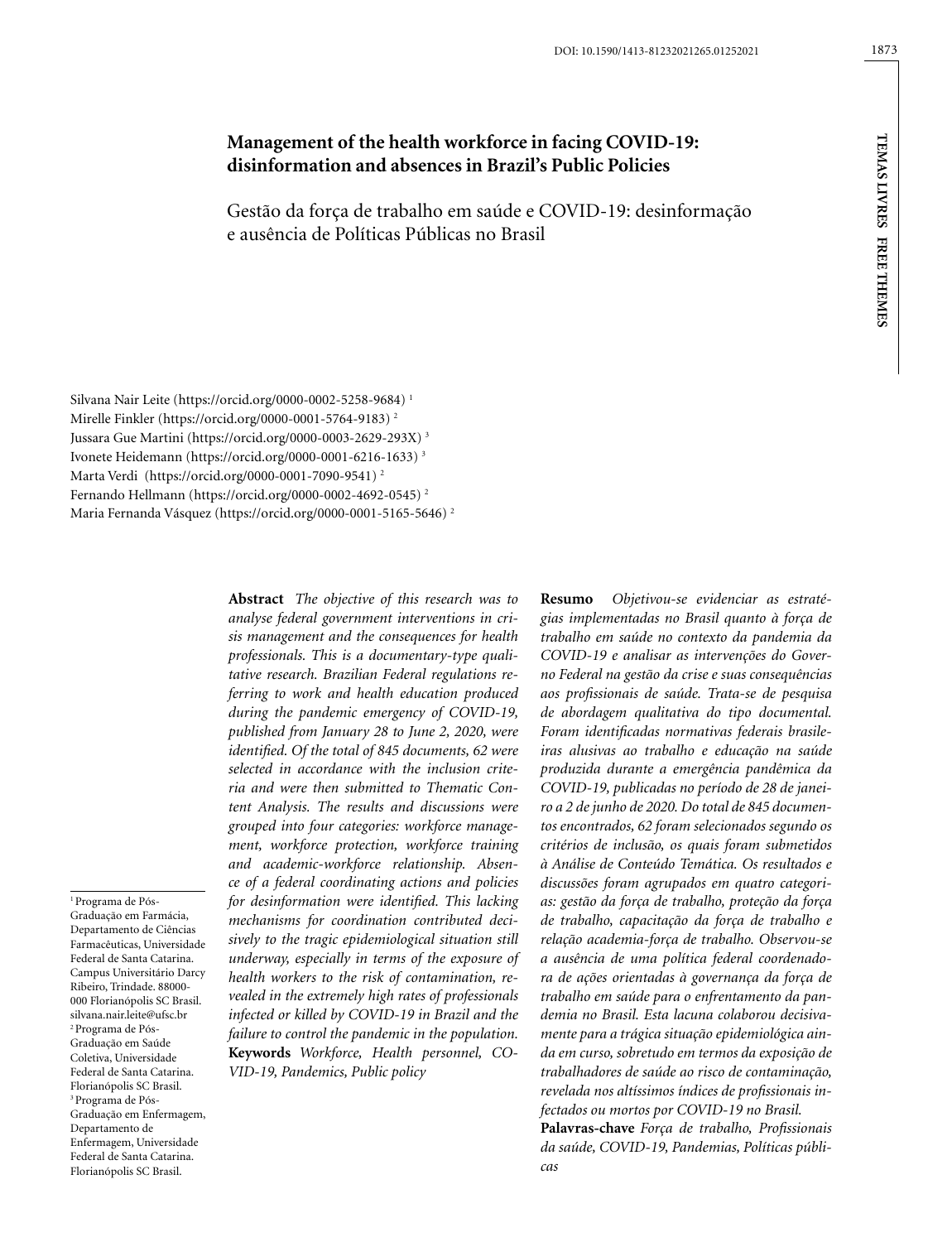## **Introduction**

Since the World Health Organization (WHO) characterized the spread of Sars-CoV-2 as a pandemic on March 11, 2020, healthcare systems across high, lower and middle-income countries have been put under tremendous pressure to control the spread of the novel coronavirus<sup>1</sup>. The pandemic, together with a fragile and questionable economic model, has worsened global disparities by weakening the already precarious essential services (health and education) of the poorest countries, such as those in Latin America2 . Issues related to lack of infrastructure, resources and the capacity to acquire equipment have been of crucial importance. The major responsibility of health systems is to maintain and support frontline health care workers, who are putting their lives on the line<sup>1,3</sup>.

Government leaders and regulators need to help expand capacity and ensure the full use of the workforce under safe conditions throughout the pandemic<sup>3,4</sup>. In this sense, it is not only imperative to treat infected people and prevent new cases, but it is also of great importance to ensure that there are sufficient healthcare professionals (HCP) and a safe working environment $1,4,5$ .

Around the world, risks and harm to healthcare professionals have been reported. In the United States, a total of 9,282 health care professionals were confirmed with COVID-19 and reported to the CDC in April. This is likely an underestimate because HCP status was available for only 16% of reported cases nationwide4 . In Wuhan, a total of 3.5% patients that presented with severe disease or death were health care workers<sup>6</sup>. In April 2020, Brazil already presented more than 50% of the deaths of nursing professionals from all over the planet7 . In July 2020, the number of confirmed cases in HCP was 173,000 (about 10% of total cases). The nursing workforce was the most affected professional category with more than 46,626 professionals in the field infected by COVID-19, 519 of whom had died by Jan 13th 20218 .

The risk to healthcare workers is one of the greatest vulnerabilities of healthcare systems worldwide. To protect HCP is one of the major challenges and should be the crucial mission for health systems and institutions. The media and scientific publications have denounced the shortages in personal protective equipment for frontline health care workers. All the scientific recommendations agree that testing frontline health care staff is a priority<sup>1,9</sup>, together with ensuring conditions for self-isolation, social isolation and

quarantine and utilization of training, knowledge and protocols<sup>1,10</sup> as well as developing an evidence-based menu of interventions from which careful selection may occur, and which are tailored to various workplace settings<sup>11</sup>. Effective strategies towards improving mental health should also be provided to the frontline professionals<sup>12</sup>, because of high rates of reported symptoms of depression, anxiety, insomnia and distress<sup>13,14</sup>.

Since late May 2020, three months after the first reported case of coronavirus in Brazil, an average of more than 1000 daily deaths has been recorded. Currently, Brazil has one of the fastest growing coronavirus epidemics in the world<sup>15</sup>, with more than 8,195,637 confirmed cases - the second largest number in the world - and more than 204,690 deaths, according to official data<sup>16</sup>. Brazil has become one of the epicentres of the COVID-19 pandemic and is experiencing "a public health disaster"17. The vacuum of actions by the federal government to command the fight against the pandemic only aggravates the difficulty faced in the country, due to conditions in such an unequal society with a huge population of people in situations of extreme vulnerability<sup>18</sup>.

The focus of this research was the policies implemented by the Brazilian government, specifically with regard to the health workforce tackling the COVID-19 pandemic. The health workforce concept adopted is the contingent of people engaged in actions whose primary intent is to enhance health, who are at many different stages of their working lives, work in many different organisations and under changing conditions and pressures<sup>19</sup>. The objective of the study was to highlight the strategies implemented in the management of the health workforce in Brazil and to analyse the way the federal government has dealt with the pandemic in terms of its consequences for health professionals.

## **Methodology**

This research employed a predominantly qualitative approach, of the documentary type. Documentary research uses diverse sources such as statistical tables, newspapers, magazines, reports and official documents. It is a type of research that uses primary sources, that is, data and information that have not yet been treated scientifically or analytically<sup>37</sup>.

A survey of all federal regulations and legislation produced during the pandemic emergency of COVID-19 in Brazil was carried out. The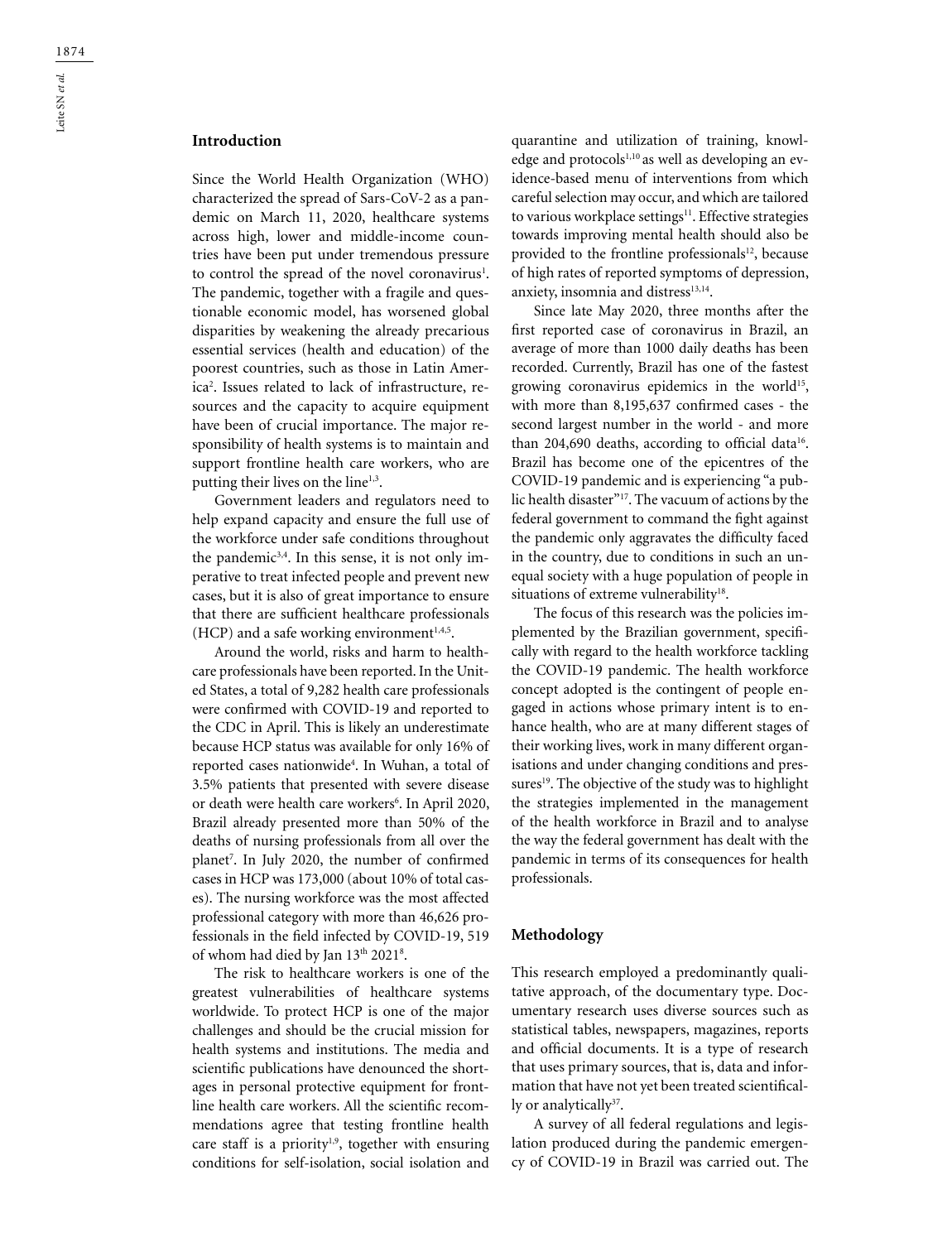search included documents published between 28/01/2020 and 02/06/2020, on the two official websites that compile them: The National Council of Health Secretaries (CONASS)<sup>20</sup> and the Presidency of the Republic/ General Secretariat<sup>21</sup>. Both constantly update the publications and offer a direct link to their content, which is published in the Official Federal Gazette. The selection had as inclusion criteria: regulations and laws related to the pandemic and to Education and/or Health; and that were federal in scope.

Seven hundred seventy-one documents related to COVID-19 were found and organized in an Excel® spreadsheet to assist in the data collection stage. Of these, 706 were removed due to duplication or because they did not meet the inclusion criteria, resulting in a total of 65 documents. After a critical and thorough reading, it was possible to develop an overview of the published federal acts, according to a list of predetermined categories, namely: Workforce Management; Workforce Protection; Teleworking; Workforce-Academia Relationship; and Workforce Training.

From this first analysis, we sought to identify the need to complement the investigation with documents that addressed the national combat of the pandemic within the scope of actions in Education and Health. Thus, a second stage of collecting directives was carried out, including technical notes, dispatches, technical reports and protocols published on the websites of the federal councils of Pharmacy (CFF), Medicine (CFM), Nursing (COFEN), Dentistry (CFO) as well as the Special Secretariat for Indigenous Health (SESAI), the Ministry of Education, the Brazilian Company and Hospital Services (EBSERH) and the Coordination for the Improvement of Higher Education Personnel (CAPES). In this second stage, 74 documents that met the study inclusion criteria were considered. The total number of documents was 139.

After reading and critically evaluating each of the documents, 77 were excluded because they did not meet the inclusion criteria, resulting in 62 documents that were actually analysed. These were synthesized and allocated to one or more of the previously defined categories. For the selection of documents, the recommendations of the Preferred Reporting Items for Systematic Reviews and Meta-Analyzes (PRISMA) were used, represented in Figure 1.

Using the *tableu public* application, details of the characteristics of the included documents were obtained, such as temporal distribution, typology, grouping by categories and authoring in-

stitutions. For the evaluation of the documents, the steps of Thematic Content Analysis were followed, which provided methodological organization and rigor to the study. In this process, it was noticed that the six previously defined categories formed four different thematic categories: workforce management, workforce protection, workforce training and academia-workforce relationship.

## **Results and discussion**

The arrival and spread of the coronavirus in Brazil required new regulations and laws in order to minimize the impact of COVID-19 on the lives and work of people, in particular HCP, who are on the front line of resulting emergency public health measures. The two-stage review of various sites offered a total of 845 records. Of the total of official documents published in this period, the central theme of this study, federal governance of the health workforce, was present in a small portion (62 documents out of a total of 845), categorized into four different categories (Chart 1).

How well a country manages the COVID-19 crisis depends largely on how effectively the health workforce is used. Much can be done to ensure that the workforce is prepared to deal with the pandemic. According to Fraher et al.<sup>13</sup>, "government leaders and regulators will need to help expand capacity and ensure the full use of the workforce throughout the pandemic". The analysis of the standards and documents reported here identified how the Brazilian federal government has conducted the management of the health labour force in this period.

From a bibliometric point of view, analysis of the temporal distribution of the documents showed greater publication in March 2020, when the first death from COVID-19 was registered in the country (12/03). Despite the exponential worsening of the pandemic in the following months, the number of published documents decreased sharply, instead of the expected and necessary expansion (Figure 2). Such data must be analysed in the political context of the country, in which the Minister of Health in office at the beginning of the pandemic, doctor Luis Henrique Mandetta, was replaced on April 17 by Nelson Teich, a doctor from the private sector, who remained in post for just a month. Since then, the health ministry has been replacing career civil servants with military personnel, including the current interim minister. This seems to be con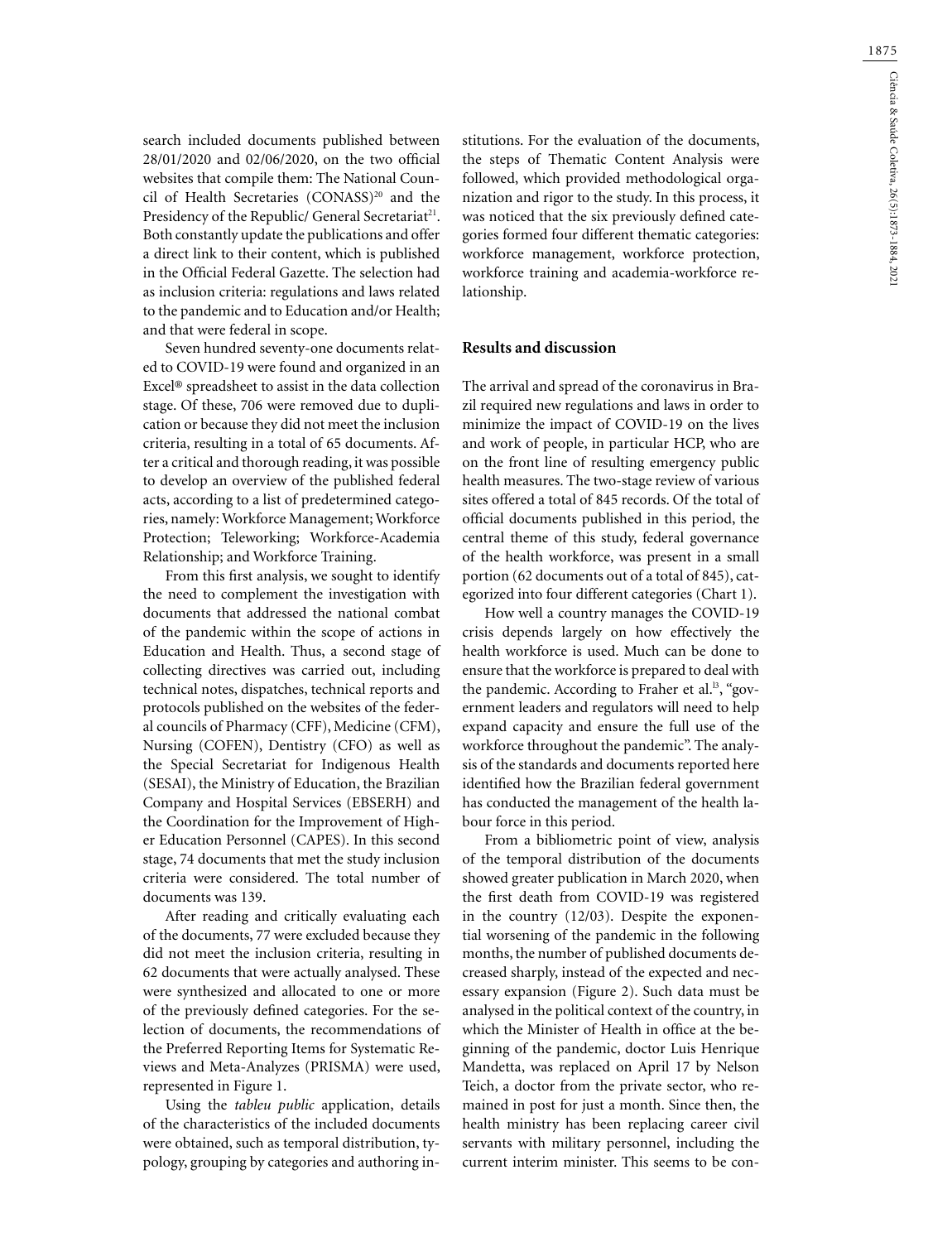1876



Figure 1. Flowchart of the document selection process.

Source: The authors.

tributing to the near absence, in June, of regulations regarding the orientation of the workforce in combating COVID-19.

With respect to the type of records analysed, of the 62 documents included, 22 are decrees, being the most common legislative type for administration, regulation and application of laws and regulations, as well as general provisions, reporting on the acts carried out by public bodies. This trend is related to the type of institution that published such acts, mostly the Ministry of Health. From the analysed records, publications by the Special Secretariat for Indigenous Health (SESAI) predominate, it being responsible for 22.59% of the documents, followed by the regulations issued by the cabinet of the Minister of the Ministry of Health and the Secretariat of Primary Health Care (SAPS), with 19.35% and 11.29%, respectively.

Despite the profusion of regulations in the area of indigenous health, systematizing regulations, guidelines and recommendations for management and specific care to be implemented in Special Indigenous Health Districts across the country, the level of contamination among more than 155 indigenous peoples reveals the social vulnerability to which they are subjected and the failure of the federal government to protect these native peoples. The underreporting of cases and deaths from COVID-19 in the indigenous con-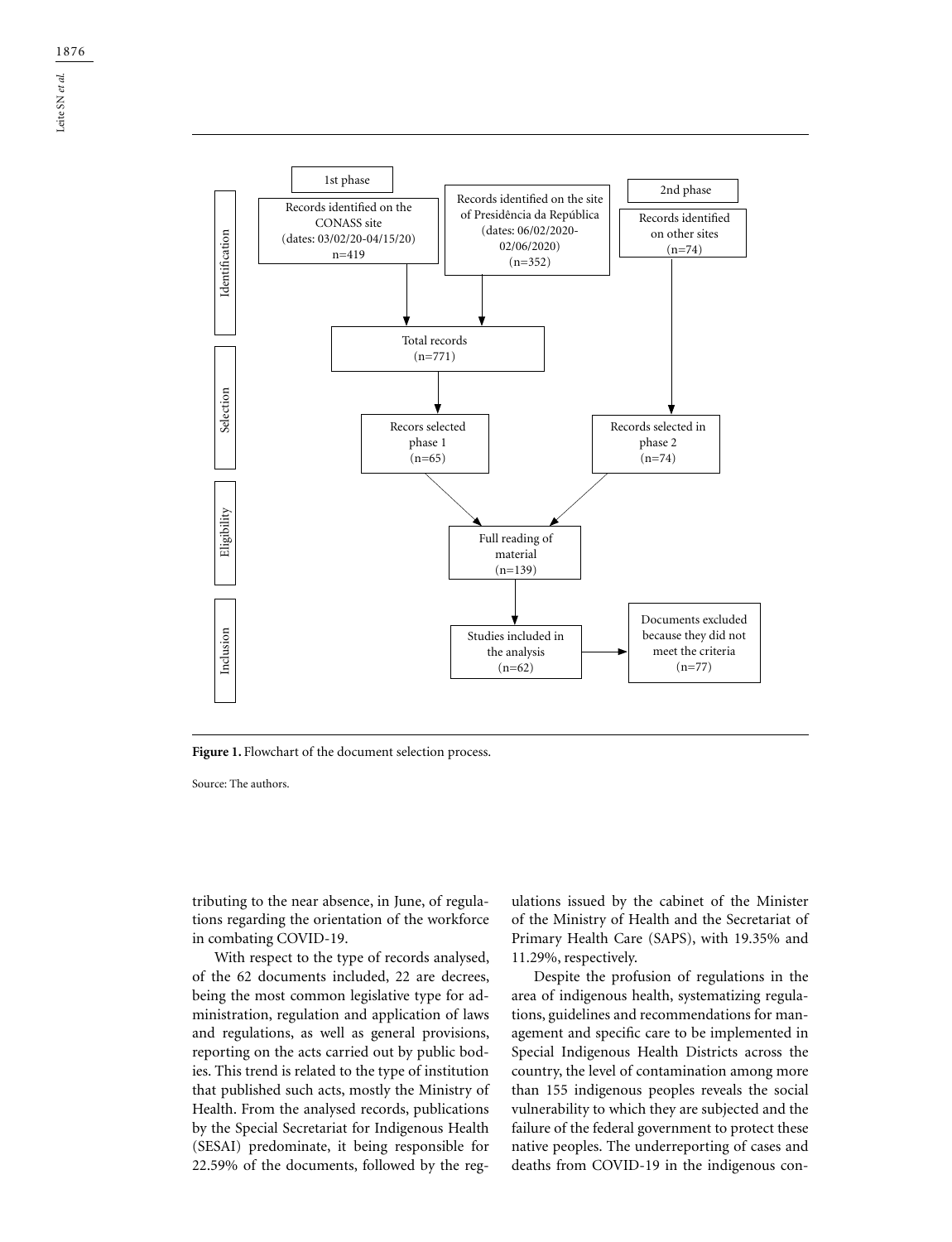| Categories                             | Subcategories                                                             | <b>Analysed Documents</b>                                                                                                                                                                                                                                |                                                                                                                                                                                                         |
|----------------------------------------|---------------------------------------------------------------------------|----------------------------------------------------------------------------------------------------------------------------------------------------------------------------------------------------------------------------------------------------------|---------------------------------------------------------------------------------------------------------------------------------------------------------------------------------------------------------|
| Workforce<br>Management                | Primary Care                                                              | Portaria nº 430 <sup>1</sup>                                                                                                                                                                                                                             |                                                                                                                                                                                                         |
|                                        | Hospitals                                                                 | Lei n. 13.995 <sup>2</sup>                                                                                                                                                                                                                               | Parecer normativo COFEN<br>n.2 <sup>3</sup>                                                                                                                                                             |
|                                        | Material resources                                                        | Portarias 245 <sup>4</sup> , 488 <sup>5</sup>                                                                                                                                                                                                            | Nota Técnica n.4 SESAI <sup>59</sup>                                                                                                                                                                    |
|                                        | Professional resources                                                    | Portarias 55 <sup>9</sup> , 151 <sup>58</sup> , 188 <sup>6</sup> ,<br>356 <sup>16</sup> , 639 <sup>7</sup><br>Resolução RDC 356 <sup>8</sup>                                                                                                             | Edital EBSERH 1 <sup>10</sup> , 2 <sup>11</sup><br>Editais 5 <sup>12</sup> , 8 <sup>13</sup> , 9 <sup>14</sup> , 10 <sup>15</sup>                                                                       |
|                                        | Protective measures                                                       | Portaria 356 <sup>17</sup> , 428 <sup>18</sup>                                                                                                                                                                                                           | Lei 13.979 <sup>19</sup><br>Resolução 682 <sup>20</sup>                                                                                                                                                 |
| Workforce<br>Protection                | Organisation and dissemination<br>of preventative and control<br>measures | MS/SESAI Notas<br>Informativas $2^{21}$ , $6^{22}$<br>MS Protocolo de Manejo<br>Clínico $3A^{23}$                                                                                                                                                        | MS Procedimento<br>Operacional 3B <sup>24</sup><br>MS Fluxograma 3C <sup>25</sup><br>MS/SAPS Protocolo<br>Específico <sup>26</sup>                                                                      |
|                                        | PPE:standardisation for<br>commercialisation and use                      | Resolução RDC356 <sup>8</sup><br>MS/ANVISA Nota Técnica<br>$4^{37}$<br>Portarias 337 <sup>36</sup> , 9471 <sup>38</sup><br>MS Protocolo Manejo Clínico<br>$3A^{23}$<br>MS Procedimento<br>Operacional 3B <sup>24</sup><br>MS Fluxograma 3C <sup>25</sup> | MS/SAPS Protocolo<br>Específico <sup>26</sup><br>CFM despacho 193 <sup>27</sup><br>MS/SAPS/CGSB Notas<br>Técnicas 9 <sup>28</sup> , 16 <sup>29</sup><br>MS/SESAI Plano de<br>Contingência <sup>35</sup> |
|                                        | Leave of absence for groups at<br>risk                                    | MS/SESAI Informes Técnicos<br>$1^{30}$ , $2^{31}$ $3^{32}$ $4^{33}$ , $5^{34}$                                                                                                                                                                           | CFM despacho 193 <sup>27</sup>                                                                                                                                                                          |
|                                        | Teleworking                                                               | Portaria 397 <sup>39</sup> , 467 <sup>40</sup><br>Despacho CFM 204 <sup>41</sup>                                                                                                                                                                         | Resoluções CFO 226 <sup>42</sup> e<br><b>COFEN 63443</b><br>Recomendação CREMEPE 144                                                                                                                    |
|                                        | Alteration of working processes                                           | MS Protocolo Manejo Clínico<br>$3A^{23}$<br>MS Fluxograma 3C <sup>25</sup><br>CFM despacho 193 <sup>27</sup>                                                                                                                                             | MS/SAPS/CGSB Notas<br>Técnicas 9 <sup>28</sup> e 16 <sup>29</sup><br>MS/SESAI Informes 1 <sup>30</sup> , 2 <sup>31</sup><br>$3^{32}$ $4^{33}$ $5^{34}$<br>Portaria 33736                                |
|                                        | Provision of tests                                                        | MS/SESAI Nota Técnica 2145                                                                                                                                                                                                                               | CFM despacho 193 <sup>27</sup>                                                                                                                                                                          |
|                                        | Priority vaccination for<br>influenza                                     | CFM despacho 193 <sup>27</sup>                                                                                                                                                                                                                           |                                                                                                                                                                                                         |
|                                        | Telephone service to inform<br>professionals                              | MS/SESAI Notas<br>Informativas $2^{21}$ e 6 <sup>22</sup><br>MS Protocolo Manejo<br>Clínico3A <sup>23</sup>                                                                                                                                              | MS Procedimento<br>Operacional 3B <sup>24</sup><br>MS Fluxograma 3C <sup>25</sup>                                                                                                                       |
|                                        | Guaranteed working conditions                                             | Portaria 15146                                                                                                                                                                                                                                           |                                                                                                                                                                                                         |
| Workforce<br>Training                  | Directions for training of<br>healthcare professionals                    | MS/ANVISA Nota Técnica<br>$4^{37}$<br>MS/SESAI Informes Técnicos<br>231 332 433, 534                                                                                                                                                                     | Portarias 49247, 6397<br>Nota técnica 22 SESAI <sup>60</sup>                                                                                                                                            |
|                                        | Offer of lifelong learning<br>courses by SUS educational<br>institutions  | OMS/OPAS<br>escolavirtual.gov.br<br>nasus.gov.br<br>uvasus.ufrn.br                                                                                                                                                                                       | campusvirtual.fiocruz.br<br>universus.saude.gov.br<br>fiocruzbrasilia.fiocruz.br                                                                                                                        |
| Academia-<br>Workforce<br>Relationship | Flexibility of classes                                                    | Portarias 34348, 37649, 47350, 54451                                                                                                                                                                                                                     |                                                                                                                                                                                                         |
|                                        | Inclusion of students                                                     | Portarias 356 <sup>16</sup> , 374 <sup>62</sup> , 492 <sup>47</sup> ,<br>58052                                                                                                                                                                           | Resoluções COFEN 63753,<br>63661                                                                                                                                                                        |
|                                        | Education and research                                                    | Editais CAPES 954, 1155, 1256                                                                                                                                                                                                                            | Edital CNPq 757                                                                                                                                                                                         |

\*See additional material for references.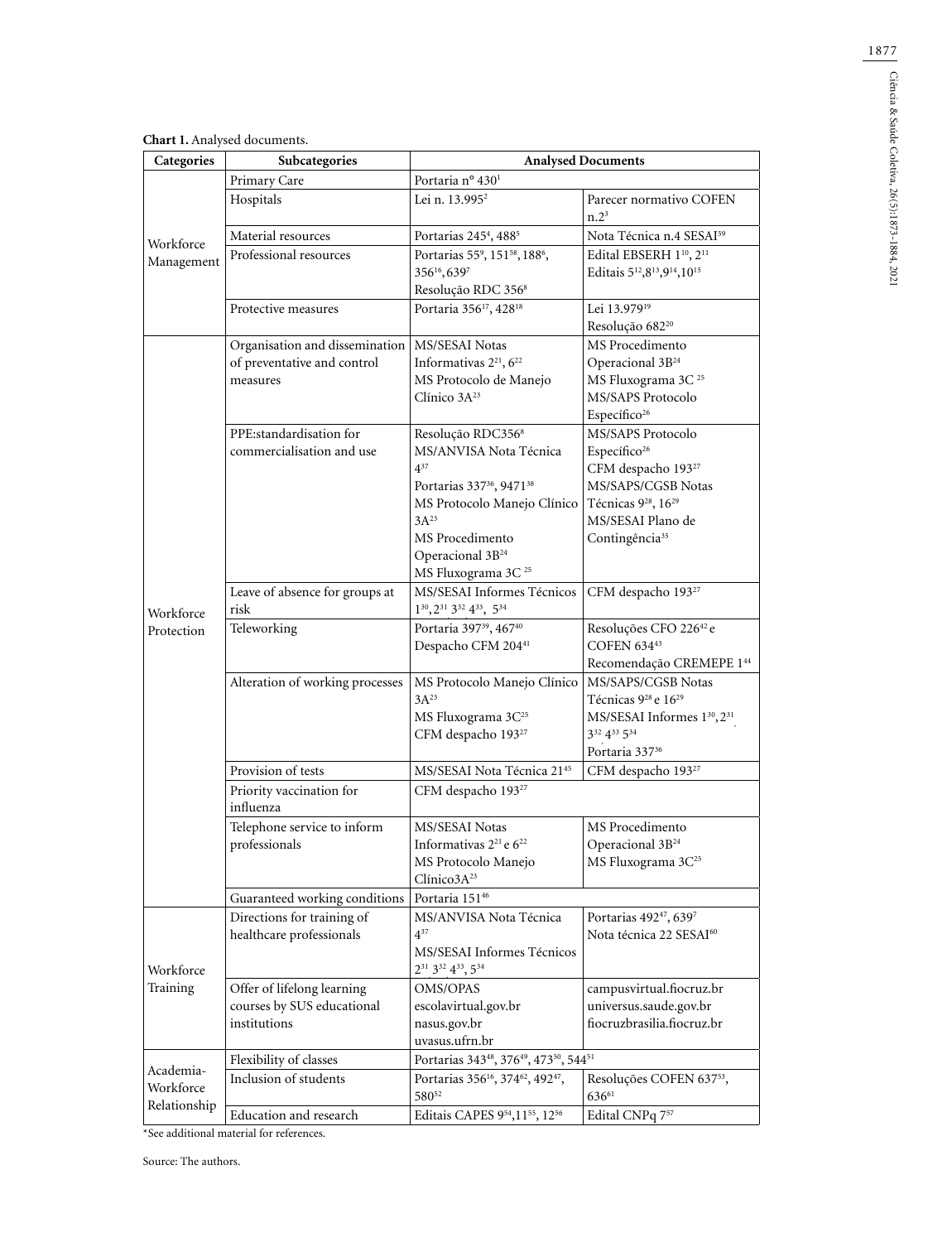1878



**Figure 2.** Records analysed by month.

text is evident, forcing indigenous leaders, with support from social organisations, to develop a registration system parallel to that of the government. While the Ministry of Health counts 39,400 indigenous people infected and 523 deaths, the parallel survey has registered more than 45,000 infections and 920 deaths $22,23$ .

With regard to the other categories analysed, it is observed that more than half of the documents addressed some measure related to the Workforce Protection (64.29%). Themes related to the categories of Workforce Management and Academia-Workforce Relationship were less present (in 14.29%). The category of Workforce Training was the least identified among the documents analysed (7.14%). Analysis of the content of the documents revealed other important issues that are discussed below in relation to each one of the four thematic categories.

## **Workforce management**

For the management and increase in the number of professionals in services to combat the pandemic, few regulations have been published. Only a few specific notices were issued, relating to hiring of additional professionals in university hospitals, which constitute a small portion of health services. The shortage of doctors in the public health system, especially in remote and poorer regions, is a longstanding problem. Globally, investment in the health workforce is lower than is often assumed, reducing the sustainability of the workforce and health systems<sup>24</sup>. In order to solve the persistent lack of doctors in poor areas of the country, in 2013, the Brazilian government launched the More Doctors Program (PMM). As a strategy to provide professionals, the PMM had more than 16,000 vacancies, mostly filled by foreigners, reaching 12,000 Cuban physicians hired through international cooperation between Brazil and Cuba, brokered by PAHO. Despite positive evaluations by the PMM, in November 2018, this cooperation was interrupted by the Cuban government after aggressive demonstrations by President-elect Bolsonaro disqualifying the training and performance of Cuban doctors<sup>25</sup>. In the urgency of the pandemic, state governments pushed for the reintroduction of these doctors, and some were contracted again. The Doctors Council did not agree. COFEN, on the other hand, authorized the professional registration of university leavers who had already completed the course, but were awaiting graduation, in an effort to expedite entry into the work front, of nurses who had already completed the degree program. The fragility of workforce planning and actions for its resilience and sustainability that has been observed in Brazil resulted in the disastrous situation of facing a pandemic without having solved the basic demands for medical assistance that already existed.

#### **Workforce protection**

To protect health workers different specific actions were identified. The most frequently encountered were the withdrawal of workers of the groups at greatest risk for COVID-19 (people aged 60 or over, people with comorbidities or pregnant women), the use of personal protective equipment (PPE), the possibility of teleworking, and the dissemination of infection prevention and pandemic control measures. There were also recommendations for changes in work processes, especially those that generate aerosols or increase the risk for vulnerable populations, such as dental care and health worker visits to indigenous territories.

Among the measures to prevent infection and control the pandemic, we highlight the control of the care environment and the movement of users between services by disinfecting surfaces and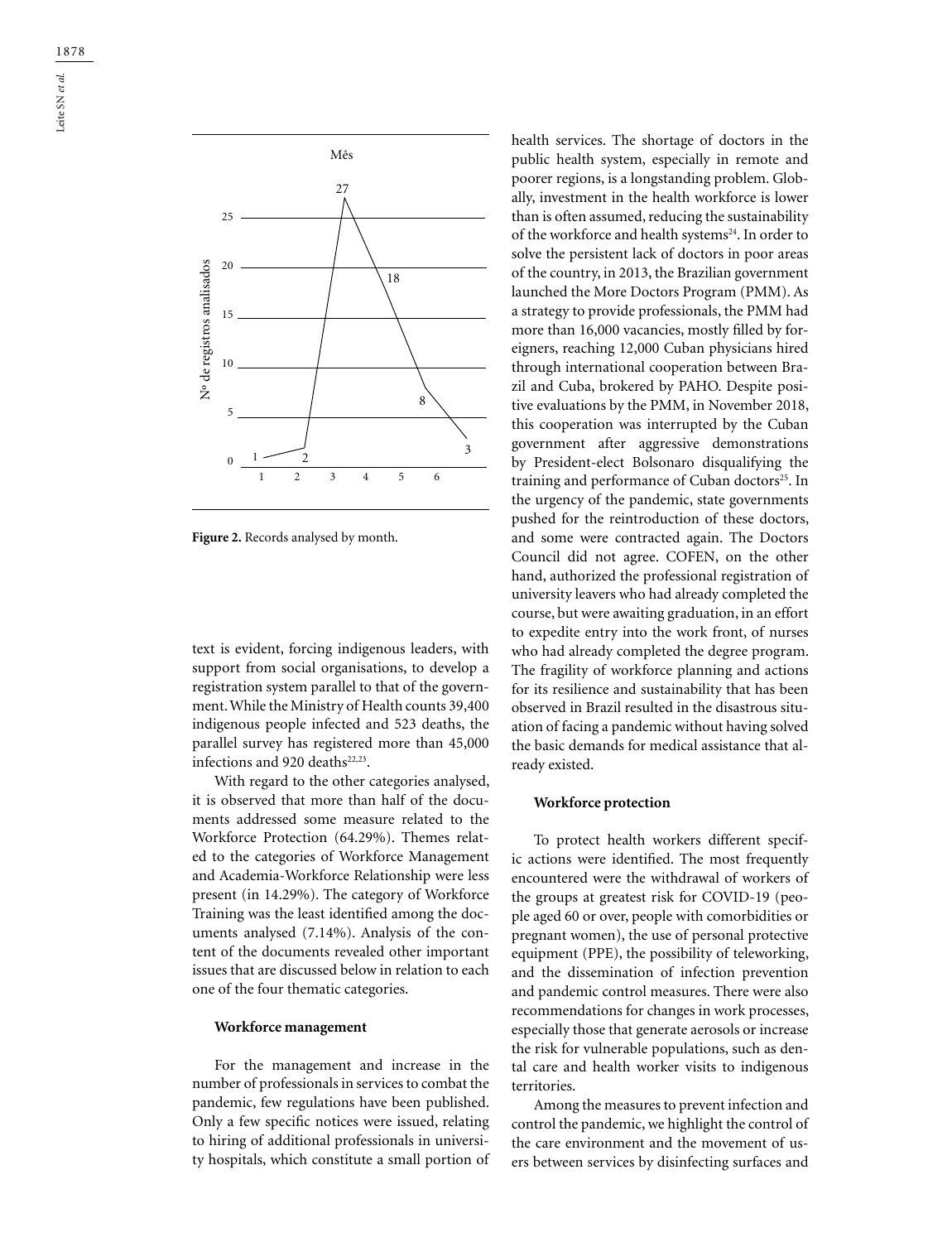instruments, hand hygiene, respiratory etiquette, use of masks by patients, ventilation of the environments, use of barriers for interpersonal spacing, rotation in the work shifts to reduce the occupation of spaces, adequate management of waste and displaying information posters in health services. The PPE were addressed in the documents from two perspectives: the specification of characteristics for their commercialization and the establishment of usage protocols. Although such recommendations have been included in several documents, guidelines for the adequate provision of PPE by the management of the services were rare, which suggests that the protection measures were envisaged more in the sense of maintaining the assistance services and controlling the pandemic itself rather than in the effective protection of workers' health and life.

Regarding the workforce and working conditions of HCP, it is identified that they live with potential sources of exposure to the virus and spread of the disease, stress and risk factors. In order to ensure working conditions that provide a reduction in virus transmission, it is essential to establish clear and robust strategies to face the pandemic<sup>26</sup>. However, the results of the present study indicate erratic and fragmented recommendations in different sectors of the Ministry of Health and other institutions. This understanding is supported by the lack of emphasis on important preventative, diagnostic and follow-up measures directed at HCP on a priority basis, and the transparent monitoring of infected workers and deaths. Added to this is the near absence of measures related to mental health and labor rights.

A report by Filho et al.<sup>26</sup> indicates that there has been little debate about the working conditions of professionals involved in the care of people with COVID-19 in Brazil. There is a predominance of protocols and recommendations for basic individual measures, but these are insufficient to control the spread of the virus. There are reports of professionals and unions denouncing precarious working conditions, inadequate hygiene, strenuous hours, lack of training and insufficient PPE. A lack of protection for health workers was also found in an online survey of 1,456 public HCP in Brazil<sup>17</sup>. The study concluded that professionals are in a situation of extreme vulnerability, both due to the scarcity of PPE and the lack of information and government support. More than half of the interviewees affirm that they do not feel that the government supports them, this figure being higher when they evaluate the federal government (67%) than in relation to states governments (51%).

These conditions have also been reported in other, especially low and middle-income, countries. This highlights the difficulty for health services in addressing the growing demands of COVID-19, and the need to reflect on the consequences of the pandemic. Since workers are overloaded, there are few resources to maintain the workforce and an inability to protect the well-being of HCP (Griffin 2020)<sup>27</sup>. Amnesty International<sup>28</sup> reports that despite the fundamental role of health and essential services workers during the pandemic, they have faced enormous challenges in doing their jobs and governments worldwide have not adequately protected them. On the contrary, many have been exposed, silenced and attacked: at least 3,000 health workers are known to have died after contracting COVID-19 in 79 countries around the world until June 2020; many others have worked in unsafe environments and unfair conditions; they have faced reprisals from the authorities and their employers for raising safety concerns, including arrests and dismissals; and in some cases have been subject to violence and stigma from members of the public.

In Brazil, it is impossible to know the total number of HCP who are falling ill and dying from COVID-19, because there is no transparency in the publication of these data. Epidemiological bulletins released by the federal government show much lower numbers of infected workers than those recorded by professional organizations, such as COFEN, which implemented a digital Observation Platform for daily monitoring of contamination or death cases among nursing professionals. However, the Ministry of Health should "collect and publish data by occupation, including categories of health and other essential workers who have been infected by COVID-19, and how many have died as a result, in order to ensure effective protection in the future, as recommended by Amnesty International. This data should be classified on the basis of prohibited grounds of discrimination, including but not limited to gender, race and workplace<sup>28</sup>.

Teleworking or remote work was a proposed method for coping with the pandemic. It may be considered as another form of accessing health care while taking care to protect HCP by ensuring social distancing, as well as protecting users of the health system. Although legislation related to teleworking predates the COVID-19 pandemic, specific rules for the current moment were issued by the Ministry of Health and the professional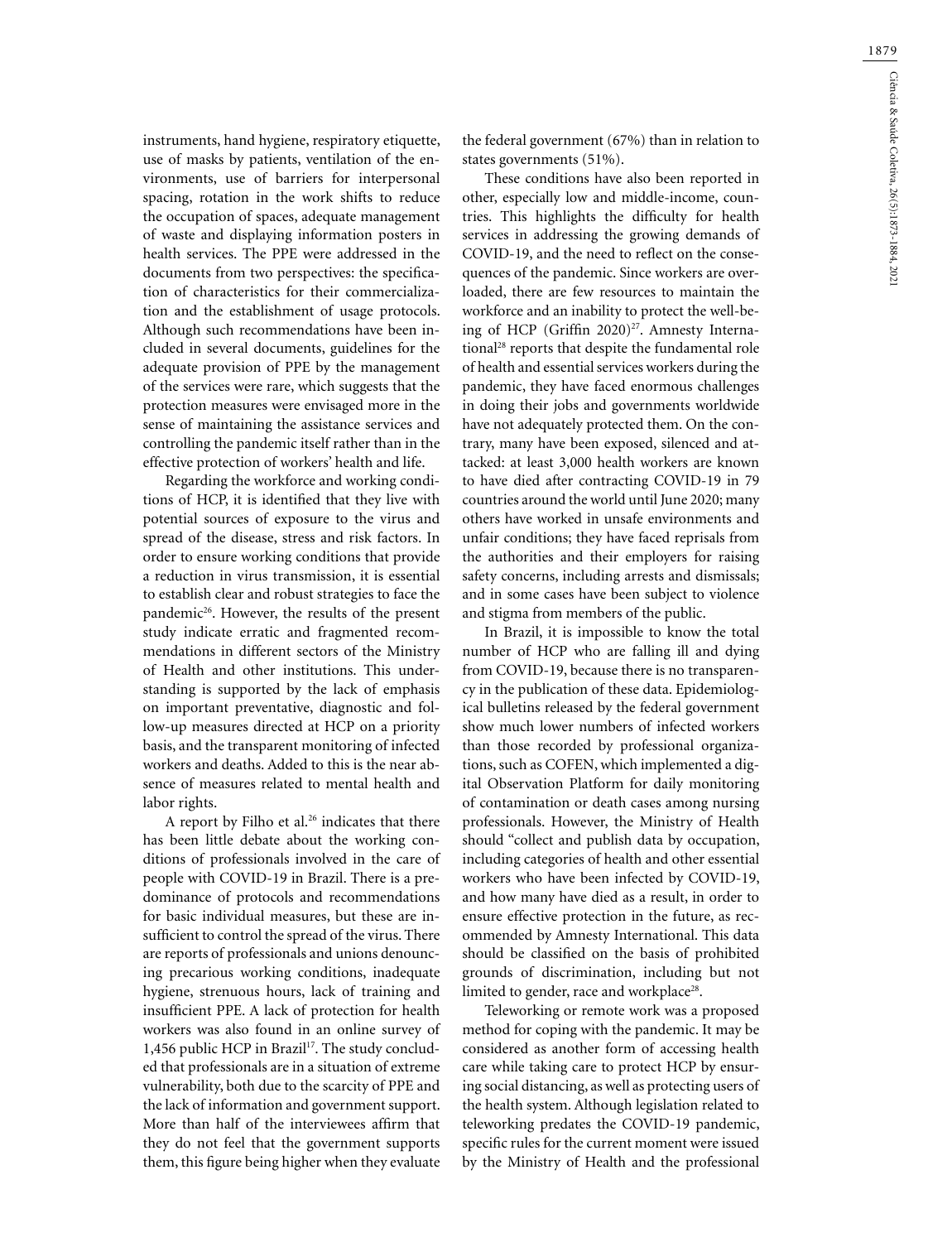councils of the categories directly involved with patient care, such as Nursing, Pharmacy, Medicine and Dentistry. The Ministry of Health also issued regulations regarding telemedicine, instituting, on an exceptional basis, remote interaction. Telemedicine actions cover pre-clinical care, assistance support, consultation, monitoring and diagnosis, prescription of medicines through information and communication technology.

#### **Workforce training**

Published documents related to the management of the pandemic in Brazil provide, in general, guidelines for the organization of some services (such as in Primary Health Care, in the dispensing of medicines, in hospital and dental services) and protocols that can be understood as guidelines for the work of work teams, managers and health professionals. However, only a few documents guide or require the training of the workforce in the form of specific training for professionals. The chronic under-investment in HCP education and training in some countries and the mismatch between education strategies in relation to health systems and population needs are resulting in continuous shortages and low resilience of the workforce<sup>24</sup>.

Only a technical note from the National Health Surveillance Agency (ANVISA) instructs that all health professionals must be trained in the correct use of PPE, and that health services must ensure that all professionals are trained and make the appropriate PPE use. Among the specific areas or programs of the Ministry of Health, only the Special Secretariat for Indigenous Health (SESAI) advises, in its technical notes, that health professionals attend training courses on the topic offered by public institutions. It also names the courses that should be completed by all professionals. Strengthening capacity of the national health workforce in emergency and disaster risk management for greater resilience and healthcare response capacity is a general recommendation of the WHO, predating the current pandemic. The WHO has recommended that health systems develop and draw upon the capacities of the national health workforce in risk assessments, prevention, preparedness, response and recovery. This should encompass the provision of resources, training and equipment for the health workforce, who should be included in policy and implementation of operations for emergencies at local, national and international levels. Brazil has

never experienced systematic preparation of its workforce for large-scale emergency situations. However, SUS (Unified Health System) has great experience and investment in "continuing education", such as the Open University of SUS (UNA-SUS), a network of public higher education institutions, which provides large-scale courses in e-learning and blended methods<sup>29</sup>.

The incongruity of guidelines for professional practices in facing the pandemic is a fact to be highlighted. The official federal government discourse, since the beginning of the pandemic, has been ambiguous, tending to deny scientific evidence. An emblematic example is the use of the drug hydroxychloroquine in the treatment (in early or advanced stages of the disease): even after the publication of studies that do not supply evidence of its efficacy in the management of the disease, the federal government continues (until September 2020) to encourage its prescription and use. Since June 2020, the Ministry of Health has maintained a protocol of clinical practice to encourage the prescription of this drug. Recurring official speeches also guide practices that are not scientifically based, such as denying the need for social distancing and biased use of epidemiological data. In this context, there is a lack of formal training for professionals in the management of the pandemic, plus the disinformation created by the federal government itself.

Noteworthy is the total absence of regulations, technical notes or guidelines from Department of Labour Management and Health Education of the Ministry of Health (MS), which is the secretariat designed to coordinate professional education actions for SUS. No document from the Ministry of Health explicitly addresses the need for training/ qualification of SUS workers as a whole. Furthermore, its website does not highlight initiatives to offer online courses by institutions that are maintained with resources from the Ministry itself (such as those of UNA-SUS). Several institutions and projects financed by MS have taken the initiative to create and offer a large number of places on online courses about Covid-19. However, there is no coordinated action for this offer and no general guidance for the entire SUS workforce, or for specific professional categories. This perhaps explains why only 14.2% of health professionals interviewed in an online survey<sup>17</sup> feel prepared to deal with COVID-19. The majority (64.97%) reported that they are not adequately prepared. Only 21.91%, most of whom are doctors, report having received training.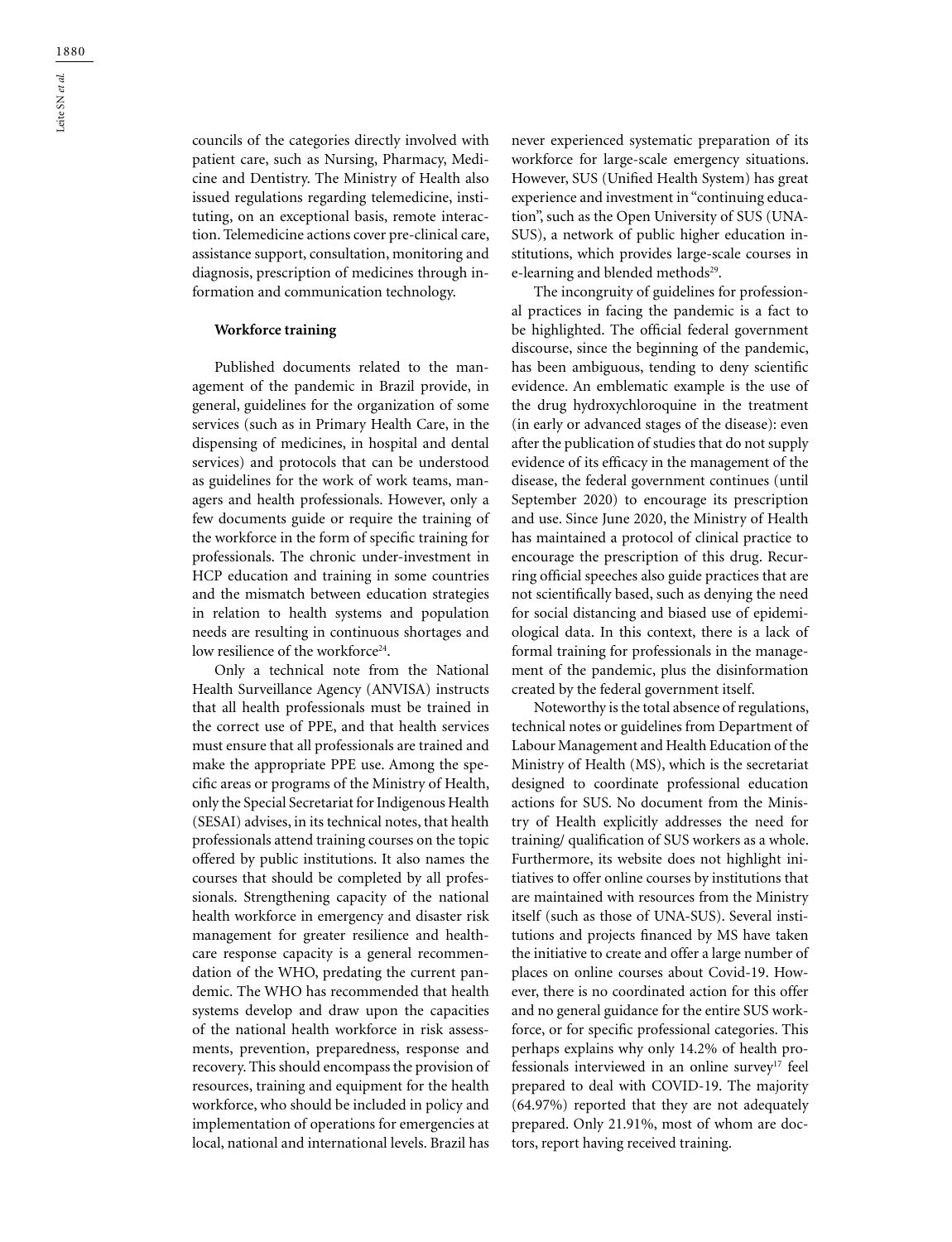## **Academia-workforce relationship**

With regard to work relations within the academic sphere, one of the most influential actions was the suspension of face-to-face classes throughout the educational system. Ministry of Education issued directives that replace face-toface classes with classes in digital media, at different levels of education, including technical, professional education. Initially this applied for 30 days, then another 30 and, finally, until Dec 31th 2020.

In response to the need to increase the number of health professionals to serve to the growing number of infected and/ or hospitalized people, the Ministry of Health launched the public call - "Brazil Counts On Me" (Brasil Conta Comigo) - in which those in the final year of courses in Medicine, Nursing, Physiotherapy and Pharmacy are encouraged to join the front line services in coping with the pandemic. The practice of students must be preceded by a short preparatory course online via UNA-SUS. The public call fails to require the signature of an engagement agreement contract between the intern, health service, and educational institution. There is no assessment of the compatibility between the activities performed in the internship and those established in the syllabus of the undergraduate course. The public call only establishes that managers of the health units receiving students are responsible for nominating health professionals to supervise the interns. The interns have no health insurance of employment security. There is no detailed description of the activities in which they may or may not be involved.

Such measures provoked reactions on the part of the main professional bodies, such as CFM, COFEN and Brazilian Nursing Association (ABEn), who pointed out the need for caution in relation to the risks arising from these students carrying out professional service during the pandemic. ABEn and COFEN expressed their opposition to the "Brazil Counts On Me" Program, considering the demand on and overload of health service professionals as an aspect that would make the supervision of students unfeasible. Also because the shortage of Personal Protective Equipment (PPE) would put the students' health at risk<sup>30</sup>. COFEN argued that its opposition took into account that Nursing accounts for more than 60% of human resources in health and that this category is experiencing physical and mental exhaustion due to the immense demand generated by the pandemic. It is considered, therefore, inappropriate to expect nursing professionals to supervise trainees $31,32$ .

On the other hand, many discussions developed in the wider society point out that the pandemic could be considered a great opportunity for the development of competences by students, improving knowledge and skills essential to the fulfilment of what is specified in the National Curriculum Guidelines for undergraduate courses in the health field. However, they emphasize that it is necessary to provide for the safety of service users, professionals and students, as well as to guarantee the quality of health care for the population32. The positions of ABEn and COFEN are similar to the decisions of the American Association of Medical Schools, which discouraged student participation in tackling the pandemic<sup>32</sup>.

At the international level, reactions to the early entry of students in the health field into the job market has also provoked discussions<sup>33.</sup> Some countries prohibit healthcare students from having any interaction with COVID-19 patients, while others recruit students from the final years of the course to jobs in hospitals and, in some cases, accelerate the completion of undergraduate courses with the objective of increasing the active workforce. Some recent international publications claim that nursing and medical students and interns feel caught between the gratifying possibilities of contributing and learning from the pandemic and the concern of contracting the disease or contaminating their family members, or even causing damage to patients through malpractice. Such contradictory feelings cause moral distress in students<sup>34,35</sup>. Reflections on students' difficult decisions lead us to think about the possibility that they could contribute in other, safer ways by developing, for example, health promotion and education actions in communities or creating and disseminating educational materials on social media36.

Within the context of stimulating the development of research on COVID-19 and training postgraduate professionals in the areas of health, CNPq and CAPES (Brazilian agencies which promote and support research and postgraduate studies) announced, in recent months, public calls that aimed to contribute to the advancement of knowledge, training of human resources, generation of products, formulation, implementation and evaluation of public actions aimed at improving conditions to deal with the pandemic. The education system and support for scientific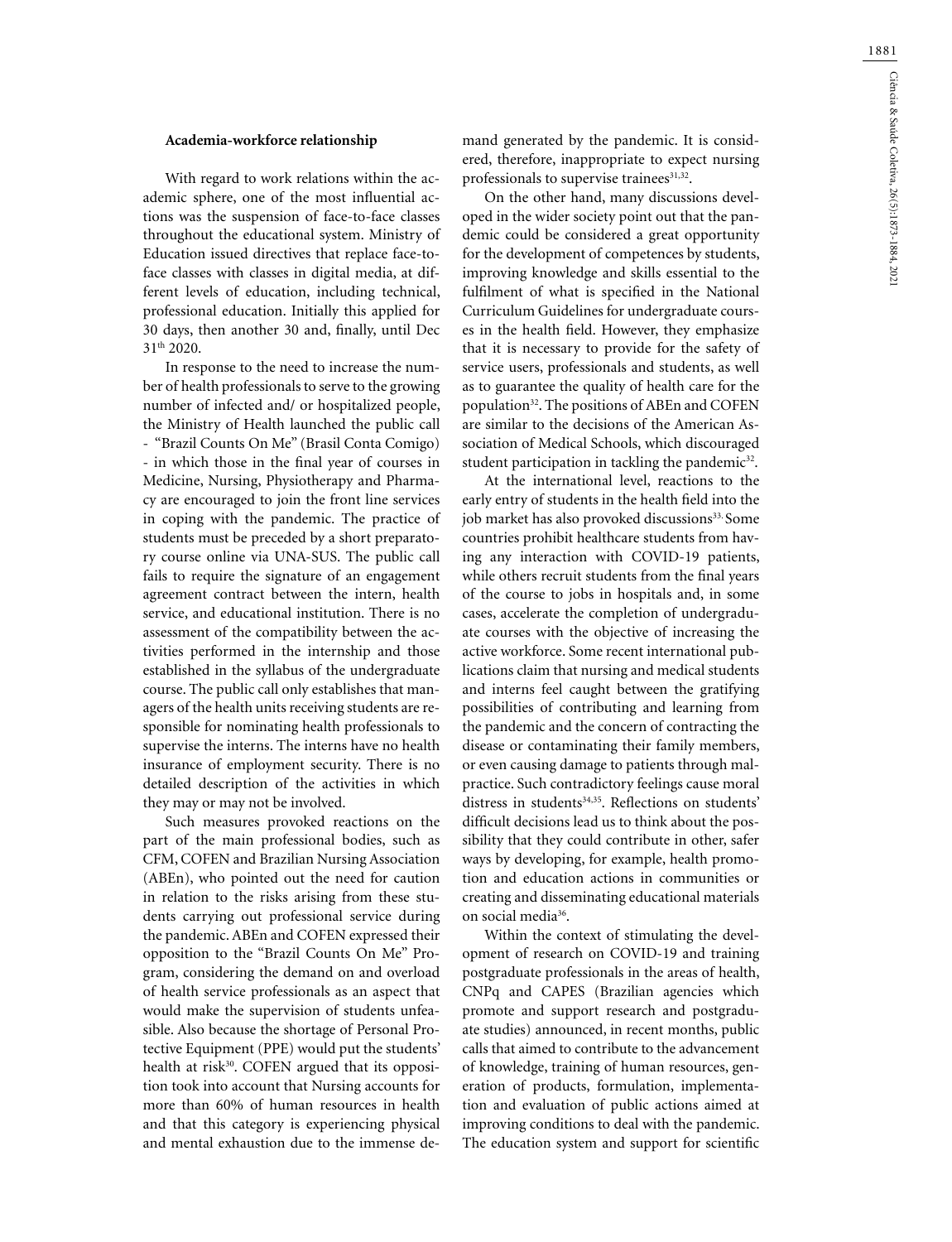activities in general, however, are under constant threat, with budget cuts and lack of planning for the sector during and post-pandemic.

The lack of coordination by the authorities together with a succession of errors made by the federal government seems to be related to the multiplication of deaths caused by COVID-19 in the country, including deaths of health professionals. Coping with the pandemic in Brazil has required creativity and the ability to mobilize HCPs and health care institutions individually, far beyond the official directives and protocols, as a possibility to transform the work process of health professionals and encourage an interprofessional context. When examining recent legislation, it is evident that there is no leadership dedicated to formulating comprehensive policies and strategies that can deal with the fragmentation that prevails in all governmental bodies in the country. A committee to tackle the pandemic, interested in developing long-term strategic understanding, based on science, could increase cooperation and define the priorities of each region of the country. A coordinated approach to actions, involving all those dealing with the COVID-19 pandemic, is necessary to define priorities, especially in a scenario with challenges as complex and diverse as the Brazilian reality.

## **Final considerations**

The absence of a federal policy coordinating actions aimed at the governance of the health workforce to face the pandemic in Brazil has been noted. The opposing position of Federal Councils of health professions to federal regulations corroborates this perception. This absence contributes decisively to the tragic epidemiological situation, both in terms of the general population and in terms of infection and mortality of HCP from COVID-19. The published regulations include isolated, superficial, repetitive and insufficient aspects as a set of measures to resize the workforce and enable it to properly manage the pandemic, as well as to protect it in terms of working conditions, physical and mental health, and labor rights by recognizing COVID-19 as an occupational disease.

These findings, added to the lack of transparency regarding the illness and death of health workers, reveal the immense carelessness in relation to professionals in the area and, consequently, the population itself. This neglect was evidenced by other recent actions of the federal government, widely disseminated by the media: the presidential veto of laws that provided compensation to disabled professionals after contracting SARS-CoV2 while working; vetoes on proposals that defined measures to combat the spread of the disease among indigenous, quilombola and traditional communities; vetoes of bills that required the use of masks in places such as churches, shops, schools and prisons. By July 2020, when the country had already accounted for almost 100,000 deaths from COVID-19, the federal government had invested only 29% of the financial resources that had been earmarked to combat the pandemic, and the Ministry of Health remained without an appointed Minister. In this context, the initiatives of the states and municipalities, as well as those of the professional health councils end up assuming a leading role in dealing with some of the gaps left by the federal executive without, however, being able to replace it in the strategic management of COVID-19.

The conclusions of this research need to be considered in the context of the serious Brazilian political crisis, which further intensifies the health crisis triggered by the pandemic, and vice versa. After the official figure of more than 8 million contaminated and more than 200 thousand Brazilians killed by COVID-19, and the uncertainties regarding the vaccination plan, such conclusions reinforce a dramatic appeal for the immediate organization of a national response on a scale that the ongoing tragedy demands, in order to mitigate its irreversible consequences to Brazilian society and its health workers. This is a duty of the Brazilian State and a right of its citizens and workers.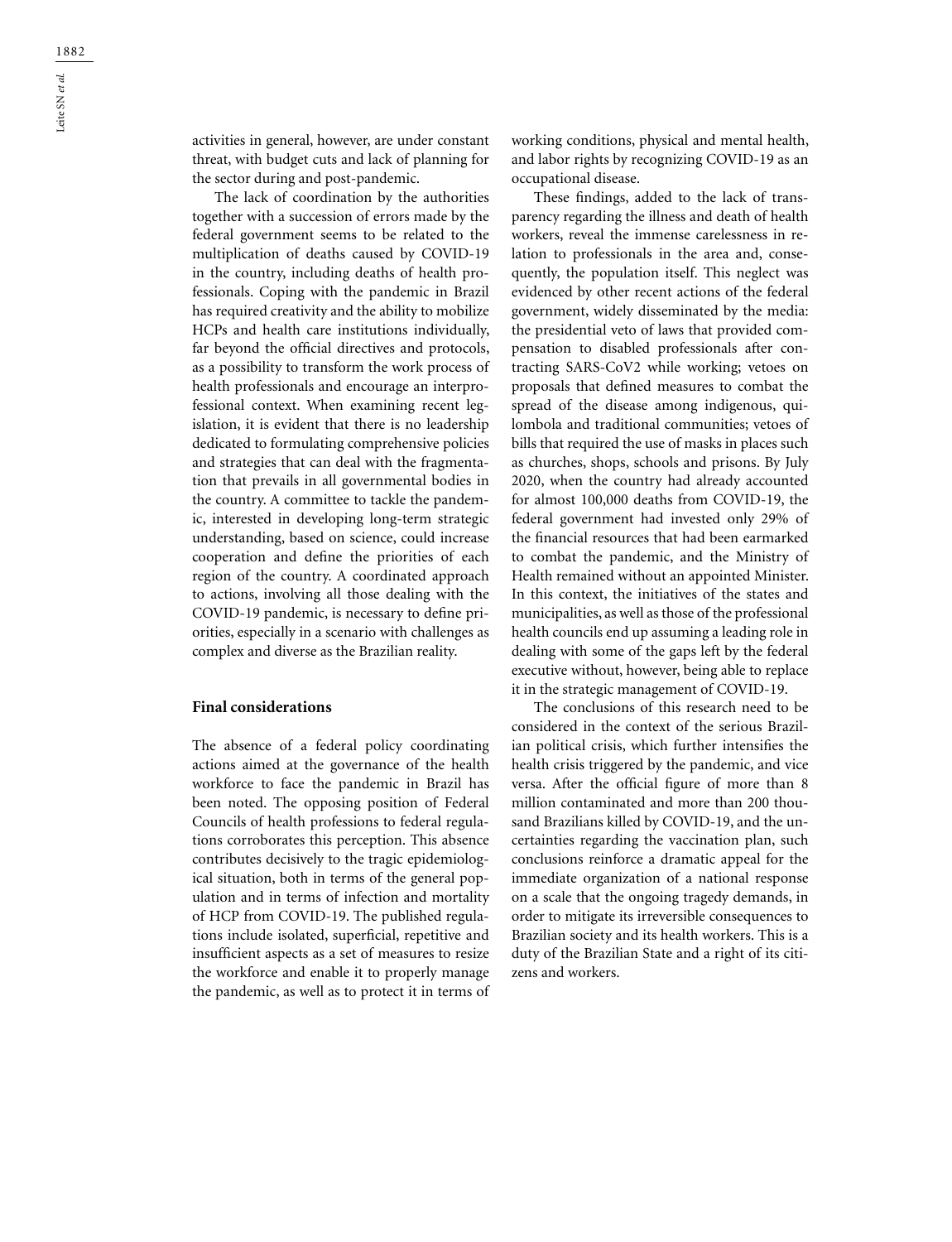## **Collaborators**

MF Vasquez performed the data collection, analysis and writing. SN Leite, M Finkler, JG Martini, M Verdi, I Heidemann and F Hellmann performed the study design, data analysis, writing and critical review of the manuscript.

## **References**

- 1. Nagesh S, Chakraborty S. Saving the frontline health workforce amidst the COVID-19 crisis: Challenges and recommendations. *J Glob Health* 2020;10(1).
- 2. Litewka SG, Heitman E. Latin American healthcare systems in times of pandemic. *Dev World Bioeth* 2020;  $20(2):69-73.$
- 3. Fraher EP, Pittman P, Frogner B, Spetz J, Moore J, Beck AJ, Armstrong D, Buerhaus PI. Ensuring and sustaining a pandemic workforce. *N Engl J Med*. 2020; 382(23):2181-2183.
- 4. CDC. Characteristics of health care personnel with COVID-19 - United States, february 12-april 9, 2020. *Morb Mortal Wkly Rep* 2020; 69(15):477-481.
- 5. Black JRM, Bailey C, Przewrocka J, Dijkstra KK, Swanton C. COVID-19: the case for health-care worker screening to prevent hospital transmission. *Lancet* 2020; 395(10234):1418-1420.
- 6. Guan W, Ni Z, Hu Y, China Medical Treatment Expert Group for Covid-19. Clinical characteristics of coronavirus disease 2019 in China. *N Engl J Me* 2020; 382(18):1708-1720.
- 7. Nucléo de estudos da burocracia (NEB/FGV). *A pandemia de COVID-19 e os profissionais de saúde Pública no Brasil* [nota técnica] 2020. [acessado 2021 fev 8]. Disponível em: https://www.conass.org.br/pesquisa -impactos-do-coronavirus-nos-profissionais-de-saude/
- 8. Brasil. Conselho Federal de Enfermagem (COFEN). *Profissionais infetados com COVID-19 informado pelo serviço de saúde.* [acessado 2021 jan 13]. Disponível em: http://observatoriodaenfermagem.cofen.gov.br/
- 9. Heinzerling A, Struckey M, Sheuer T, Xu K, Perkins KM, Resseger H, Magill S, Verani JR, Jain S, Acosta M, Epson E. Transmission of COVID-19 to Health Care Personnel during exposures to a Hospitalized Patient-Solano County, California, February, 2020. *Morb Mortal Weekly Rep* 2020; 69(15):472-476.
- 10. Tanne JH, Hayasaki E, Zastrow M, Pulla P, Smith P, Rada AG. COVID-19: how doctors and healthcare systems are tackling coronavirus worldwide. *BMJ* 2020; 368(m1090):1-5.
- 11. Dewey C, Hingle S, Goelz E, Linzer M. Supporting clinicians during the COVID-19 pandemic. *Ann Intern Med* 2020; 172(11):752-753.
- 12. Luo M, Guo L, Yu M, Jiang W, Wang H. The psychological and mental impact of coronavirus disease 2019 (COVID-19) on medical staff and general public - a systematic review and meta-analysis. *Psychiatry Res* 2020; 291(113190).
- 13. Lai J, Ma S, Wang Y, Cai Z, Hu J, Wei N, Wu J, Du H, Chen T, Li R, Tan H, Kand L, Yao L, Huand M, Wang H, Wang G, Liu Z, Hu S. Factors associated with mental health outcomes among health care workers exposed to coronavirus disease 2019. *JAMA Netw Open* 2020; 3(3):203976.
- 14. Ersoy A. The frontline of the COVID-19 pandemic: Healthcare workers. *Turkish J Intern Med* 2020; 2(2):31-32.
- 15. Johns S. COVID-19 in Brazil : Research reveals how epidemic spread around country. *Imperial College London*; 2020 Jul 20; [cited 2020 Aug 19]. Available from: https://bit.ly/31qPMzv